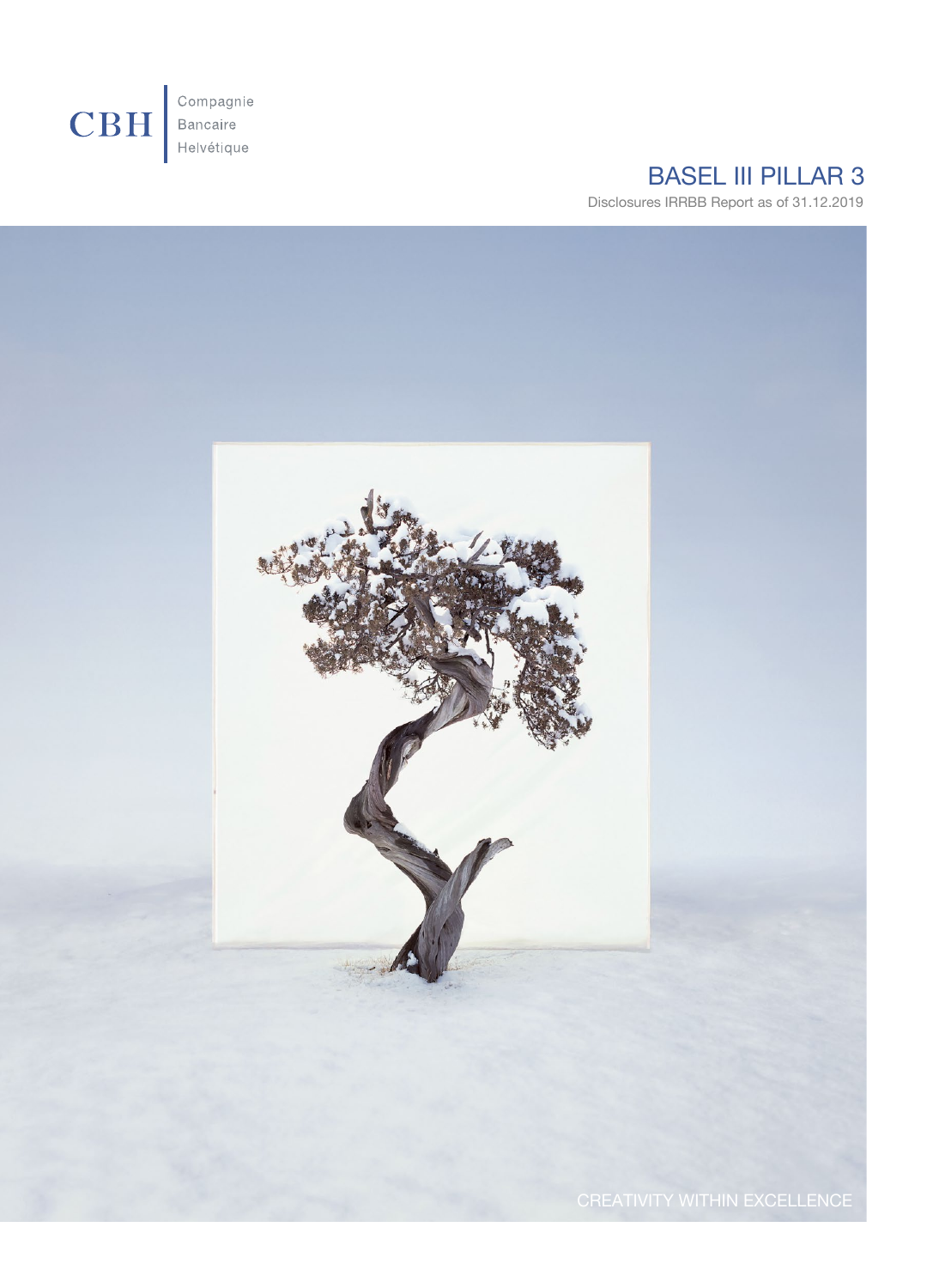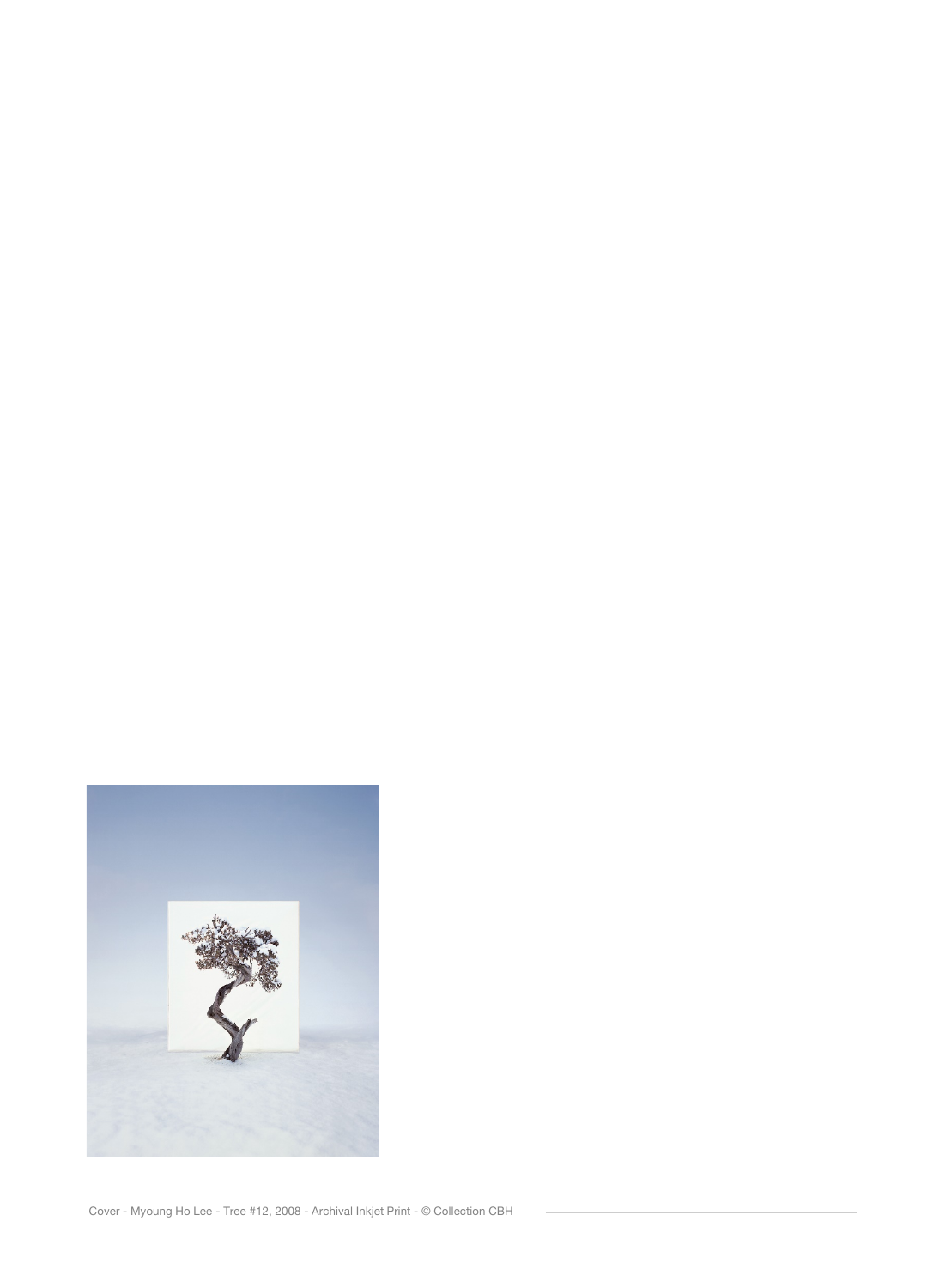# Index

| Introduction                                                                  |   |
|-------------------------------------------------------------------------------|---|
| Consolidation scope                                                           | 1 |
| Publication requirements related to equity and liquidity                      | 2 |
| Liquidity risk                                                                | 4 |
| Publication requirements related to credit risk                               | 5 |
| Publication requirements related to interest rate risk<br>in the banking book | 8 |
| Operational risks                                                             | 9 |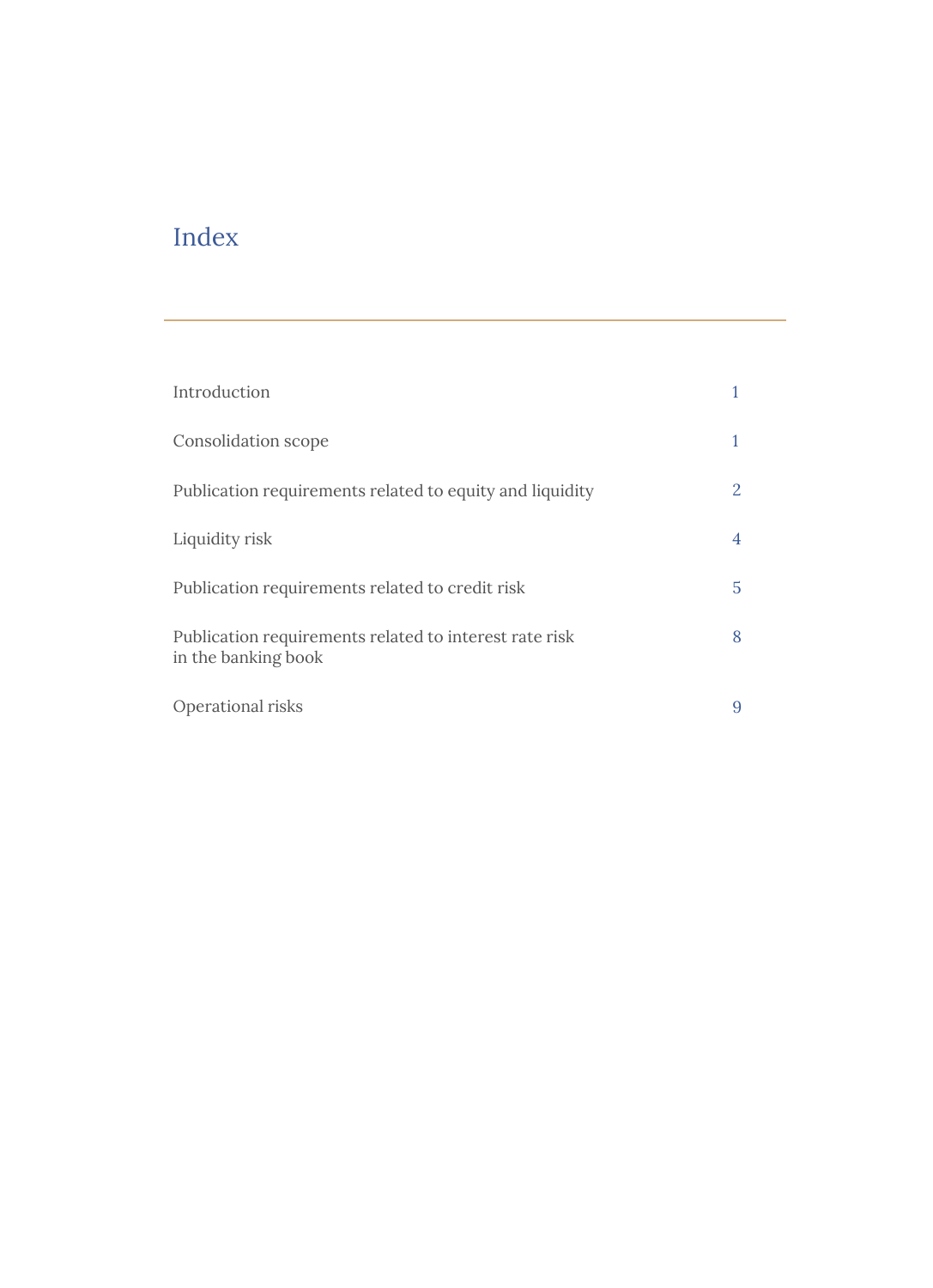### Introduction

The aim of this document is to provide investors, analysts, rating agencies and regulatory bodies with in-depth information on the risk management of the CBH Compagnie Bancaire Helvétique SA Group (hereinafter "CBH").

It provides information in particular on the adequacy of the Bank's capital, the risk assessment methods and the level of risks incurred. This document has been drawn up in accordance with the publication requirements of Pillar 3 of the Basel III Accord and of Swiss Financial Market Supervisory Authority (FINMA) Circular 2016/1 "Publication – banks".

The CBH Group has limited the information provided in the report to the quantitative and qualitative information considered relevant.

### Consolidation scope

The consolidated financial statements of the CBH Group include the financial statements of the companies controlled directly or indirectly by the Group and those over which the Group exerts significant influence. These companies are fully consolidated.

The companies forming part of the scope of consolidation are described in note 32 to the CBH Group's Annual Report.

The companies taken into account in calculating capital requirements are the same as those forming part of the scope for establishing the consolidated financial statements.

There are no restrictions that might prevent transfers of money or capital within the Group.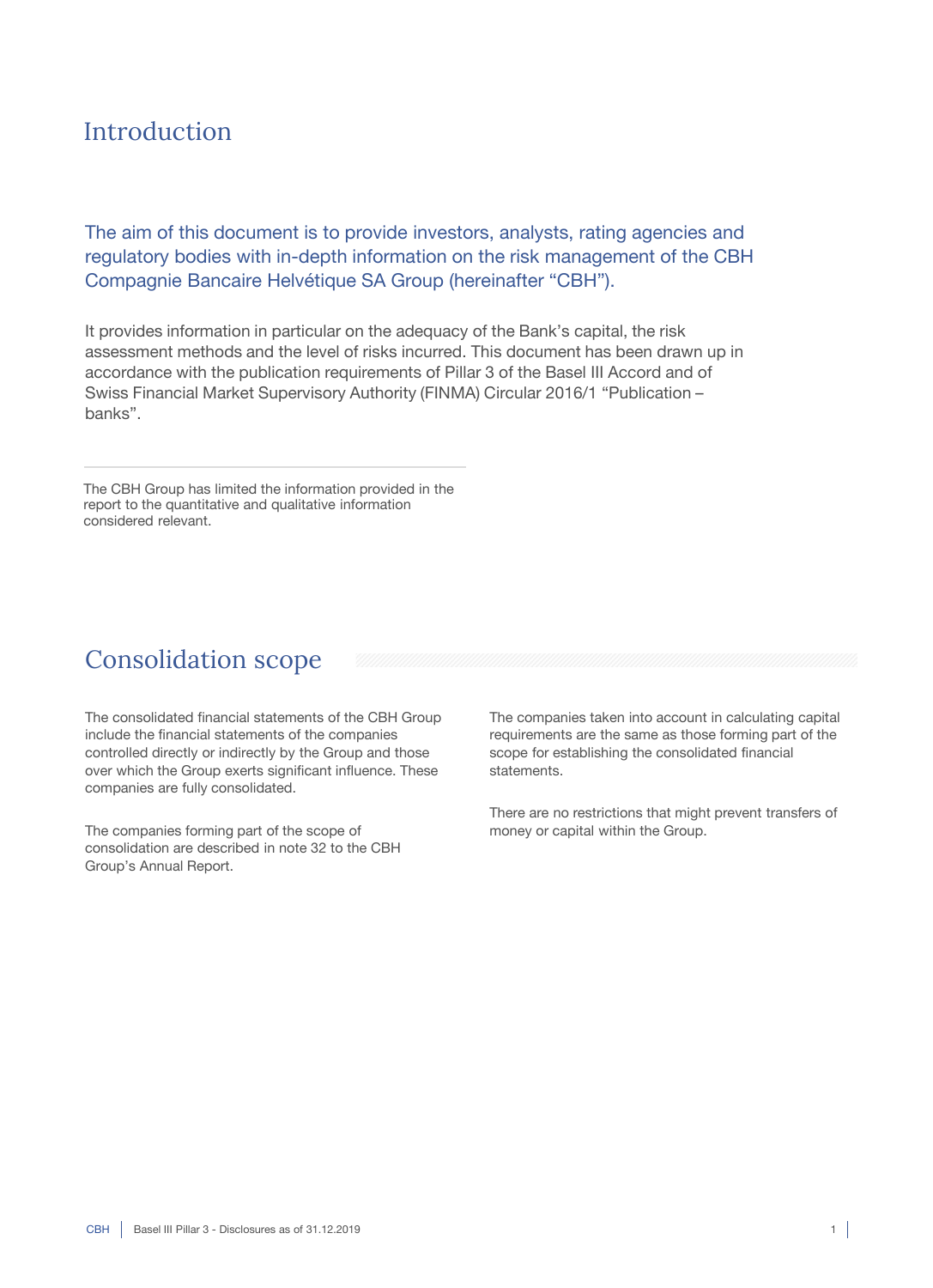# Publication requirements related to equity and liquidity

Key metrics (KM1)

| (in 1'000 CHF)                                                                                                                    | 31.12.2019 | 31,12,2018 |
|-----------------------------------------------------------------------------------------------------------------------------------|------------|------------|
| <b>Available capital</b>                                                                                                          |            |            |
| Common Equity Tier 1 (CET1)                                                                                                       | 216 181    | 194 290    |
| Tier 1                                                                                                                            | 216 181    | 194 290    |
| Total capital                                                                                                                     | 216 181    | 194 290    |
| <b>Risk-weighted assets</b>                                                                                                       |            |            |
| Total risk-weighted assets (RWA)                                                                                                  | 632 187    | 605 977    |
| Minimum capital requirement                                                                                                       | 50 575     | 48 478     |
| Risk-based capital ratios as a percentage of RWA                                                                                  |            |            |
| Common Equity Tier 1 ratio (%)                                                                                                    | 34.20%     | 32.06%     |
| Tier 1 ratio $(\%)$                                                                                                               | 34.20%     | 32.06%     |
| Total capital ratio (%)                                                                                                           | 34.20%     | 32.06%     |
| Additional CET1 buffer requirements as a percentage of RWA                                                                        |            |            |
| Capital convervation buffer requirement (2.5% from 2019)                                                                          | 2.50%      | 1.88%      |
| Total of bank CET1 specific buffer requirements                                                                                   | 2.50%      | 1.88%      |
| CET1 available after meeting the bank's minimum capital requirements                                                              | 26.20%     | 28.56%     |
| Target capital ratios according to annex 8 of the CAO as a percentage of RWA                                                      |            |            |
| Capital buffer accordance with annex 8 CAO                                                                                        | 3.20%      | 3.20%      |
| Countercyclical capital buffer (art. 44 and 44a CAO)                                                                              | 0.02%      | 0.02%      |
| Target ratio in CET1 (in%) according to annex 8 of the CAO plus contercyclical buffer according<br>to art. 44 and 44a CAO         | 7.42%      | 7.42%      |
| Target ratio in T1 (in%) according to annex 8 of the CAO plus contercyclical buffer according to<br>art. 44 and 44a CAO           | 9.02%      | 9.02%      |
| Overall target capital ratio (in%) according to annex 8 of the CAO plus contercyclical buffer<br>according to art. 44 and 44a CAO | 11.22%     | 11.22%     |
| <b>Basel III leverage ratio</b>                                                                                                   |            |            |
| Total Basel III leverage ratio exposure measure                                                                                   | 2910263    | 2 449 712  |
| Basel III leverage ratio (%)                                                                                                      | 7.43%      | 7.93%      |
| <b>Liquidity Coverage Ratio</b>                                                                                                   |            |            |
| <b>Total HQLA</b>                                                                                                                 | 446 267    | 452 699    |
| Total net cash outflow                                                                                                            | 203 003    | 303 912    |
| LCR ratio $(\%)$                                                                                                                  | 219.83%    | 148.96%    |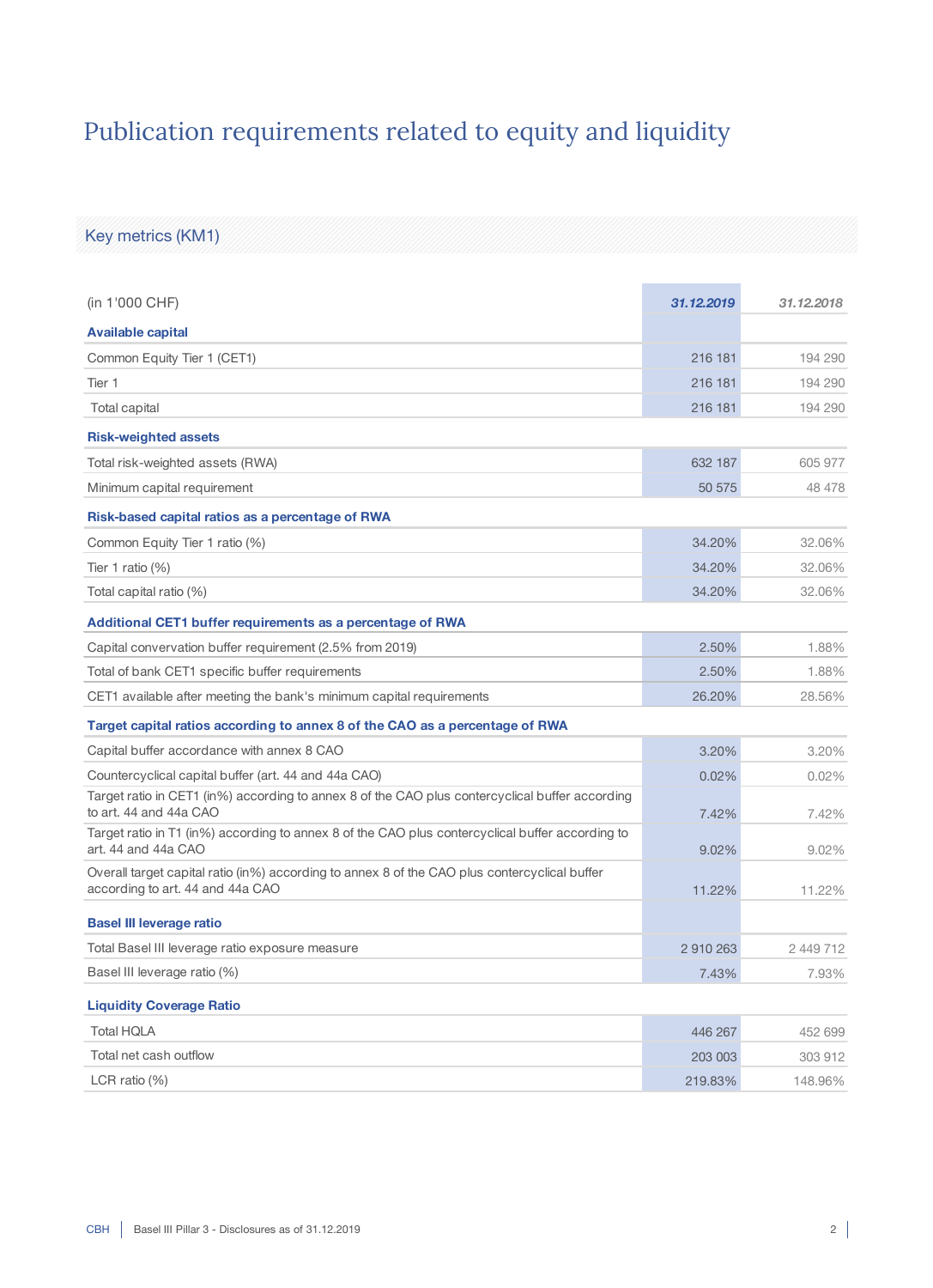# Publication requirements related to equity and liquidity

#### Overview of risk weighted assets (OV1)

| (in 1'000 CHF)                                                                     |                          | 31.12.2019 | 31.12.2018 | 31.12.2019                            |
|------------------------------------------------------------------------------------|--------------------------|------------|------------|---------------------------------------|
|                                                                                    | Methodology              | <b>RWA</b> | <b>RWA</b> | <b>Minimum Capital</b><br>Requirement |
| Credit risk                                                                        | Standard                 | 436 011    | 426 992    | 34 881                                |
| Market risk                                                                        | Standard                 | 15 960     | 21 756     | 1 277                                 |
| of which currencies and gold                                                       |                          |            |            | 164                                   |
| of which commodities (precious metal)                                              |                          |            |            | 1 1 1 3                               |
| Operational risk                                                                   | Basic<br>indicator       | 170 659    | 147 335    | 13 653                                |
| Amounts below treshold for deductions (with 250% to be<br>risk weighted positions) | $\overline{\phantom{0}}$ | 821        | 1 0 5 5    | 66                                    |
| <b>Total</b>                                                                       |                          | 623 451    | 597 138    | 49 877                                |

CBH's risk profile derives mainly from credit and counterparty risk (70% of total weighted assets); operational risks (basic indicator approach) contribute for 27%, while market risks account for 3% of total weighted assets.

Total minimum regulatory capital funds required amount to CHF 50.6 million, compared with eligible capital of CHF 216.2 million.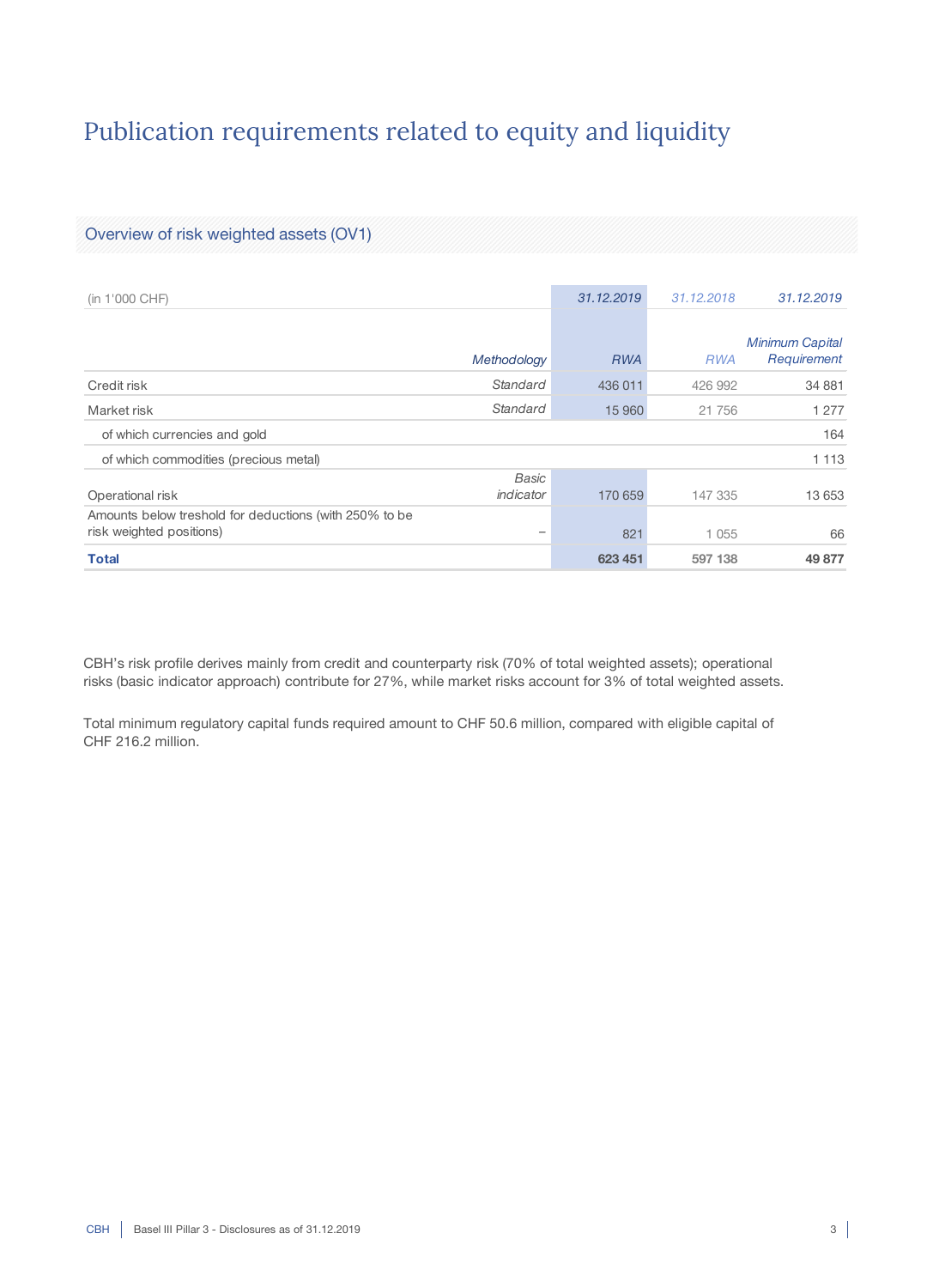## Liquidity risk

#### Strategy and procedures

The principles of liquidity risk management are defined by the Board of Directors. The risk profile is expressed by various indicators, including the short-term liquidity ratio (SLR). The target risk profile is reviewed annually by General Management and validated by the Board of Directors.

#### Structure and organisation

General Management delegates to the Treasury Committee the responsibility for managing liquidity risk in accordance with the principles defined by the Board of Directors. The evolution of the liquidity risk is monitored on a monthly basis by this Committee and presented every quarter to General Management and the Audit Committee.

Treasury is in charge of operational management of liquidity risk and decides on ALM transactions such as interbank placements or the acquisition of non-current financial assets.

#### Risk assessment

Liquidity risk indicators are calculated and presented in accordance with the following two approaches:

- The static approach, consisting in calculating the risk indicators at any given date. It allows the immediate level of risk to be assessed and the evolution to be followed from a historical point of view;
- The dynamic approach, based on the simulation of how balance sheet items would evolve over the next three years under three scenarios reflecting possible trends in commercial activity and thus allowing us to anticipate the evolution of the level of risk.

The risk indicators are rounded out with the performance of stress tests quantifying the impact of various crisis scenarios on the liquidity position at any given time horizon. Analysis of the results of these stress tests serves as the starting point for the calibration of the target risk profile.

#### Structure and refinancing

Cash management is entrusted to the Treasury department. In this context, customer assets not invested are placed prudently, complying with such constraints as have been clearly expressed.

#### Emergency plan

The Bank has defined an emergency plan providing for the implementation of strategies in the event of a liquidity crunch. The emergency plan is based on the following elements:

- a system of detection allowing the level of risk to be assessed by reference to specific and systemic risk indicators;
- escalation rules specifying the levels of hierarchy to be alerted depending on how the situation evolves;
- an action plan and the responsibilities for managing a liquidity crisis.

The emergency plan is reviewed annually.

#### Short-term liquidity ratio (SLR)

The SLR is an international regulatory liquidity standard defined by the Basel Committee and transposed into Swiss law by the Order on Bank Liquidity ("OLiq") which came into force on 1 January 2015. The SLR ensures that a bank has sufficient liquidity to face a liquidity stress over a period of 30 days. The SLR is calculated as the ratio of available high-quality liquid assets (HQLA) to potential net outflows of liquidity at a 30-day horizon. Potential net outflows of liquidity result from the difference between outflows of liquidity (e.g. from withdrawals of sight deposits, non-renewal of borrowings with maturities shorter than 30 days) and inflows of liquidity such as from reimbursement of loans and receivables with maturities at less than 30 days, in a situation of stress. The SLR is set at 90% for 2018 and will be increased to 100% in 2019.

The level of SLR in CHF is structurally higher than that of the SLR for all currencies, since most of the HQLA are denominated in CHF (cash deposited with the SNB). Symmetrically, the level of SLR in EUR and USD is lower than that of the SLR for all currencies.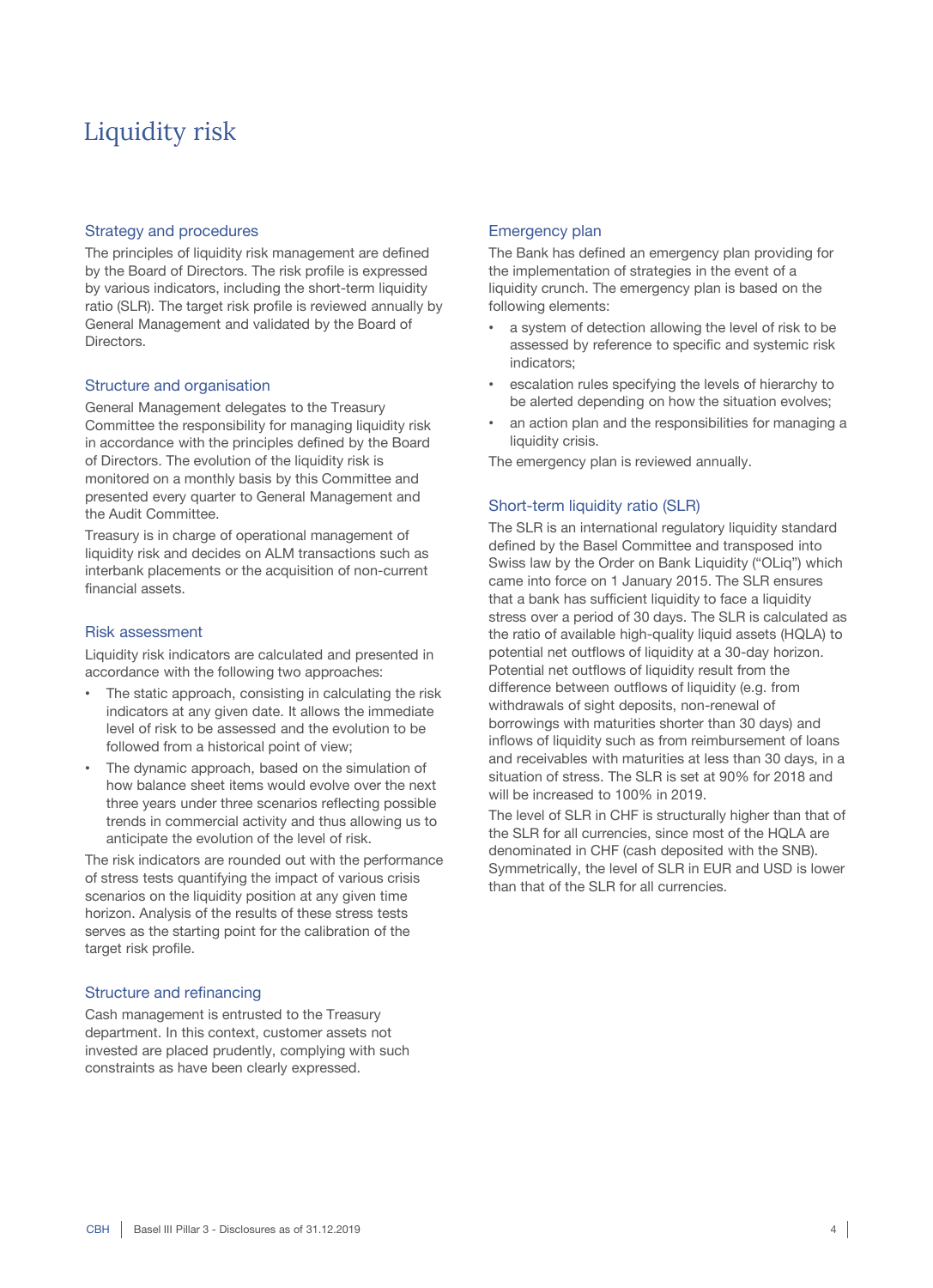# Publication requirements related to credit risk

### Credit risk : Credit quality of assets (CR1)

|                                   | 31.12.2019 |                                             |                                   |               |  |  |
|-----------------------------------|------------|---------------------------------------------|-----------------------------------|---------------|--|--|
| (in 1'000 CHF)                    |            | Gross carrying values of                    |                                   |               |  |  |
|                                   |            | Defaulted exposures Non-defaulted exposures | Allowances/<br><i>impairments</i> | Net values    |  |  |
| Loans (excluding debt securities) | 243        | 2 2 6 5 5 3 9                               | 243                               | 2 2 6 5 5 3 9 |  |  |
| Debt securities                   | 875        | 303 158                                     | 875                               | 303 158       |  |  |
| Off-balance sheet exposures       | 70         | 31 795                                      | 70                                | 31 795        |  |  |
| <b>Total 31.12.2019</b>           | 1 1 8 8    | 2 600 492                                   | 1 1 8 8                           | 2 600 492     |  |  |
| Total 31.12.2018                  | 941        | 2 101 026                                   | 941                               | 2 101 026     |  |  |

### Credit risk: Changes in stock of defaulted loans and debt securities (CR2)

| (in 1'000 CHF)                                                                | 31.12.2019 |
|-------------------------------------------------------------------------------|------------|
| Defaulted loans and debt securities at 31.12.2018                             | 941        |
| Loans and debt securities that have defaulted since the last reporting period | 272        |
| Returned to non-defaulted status                                              |            |
| Amounts written off                                                           | $-23$      |
| Other changes $(+/-)$                                                         | -2         |
| Defaulted loans and debt securities at 31.12.2019                             | 1 188      |

Amounts amortized are related to defaulted loans.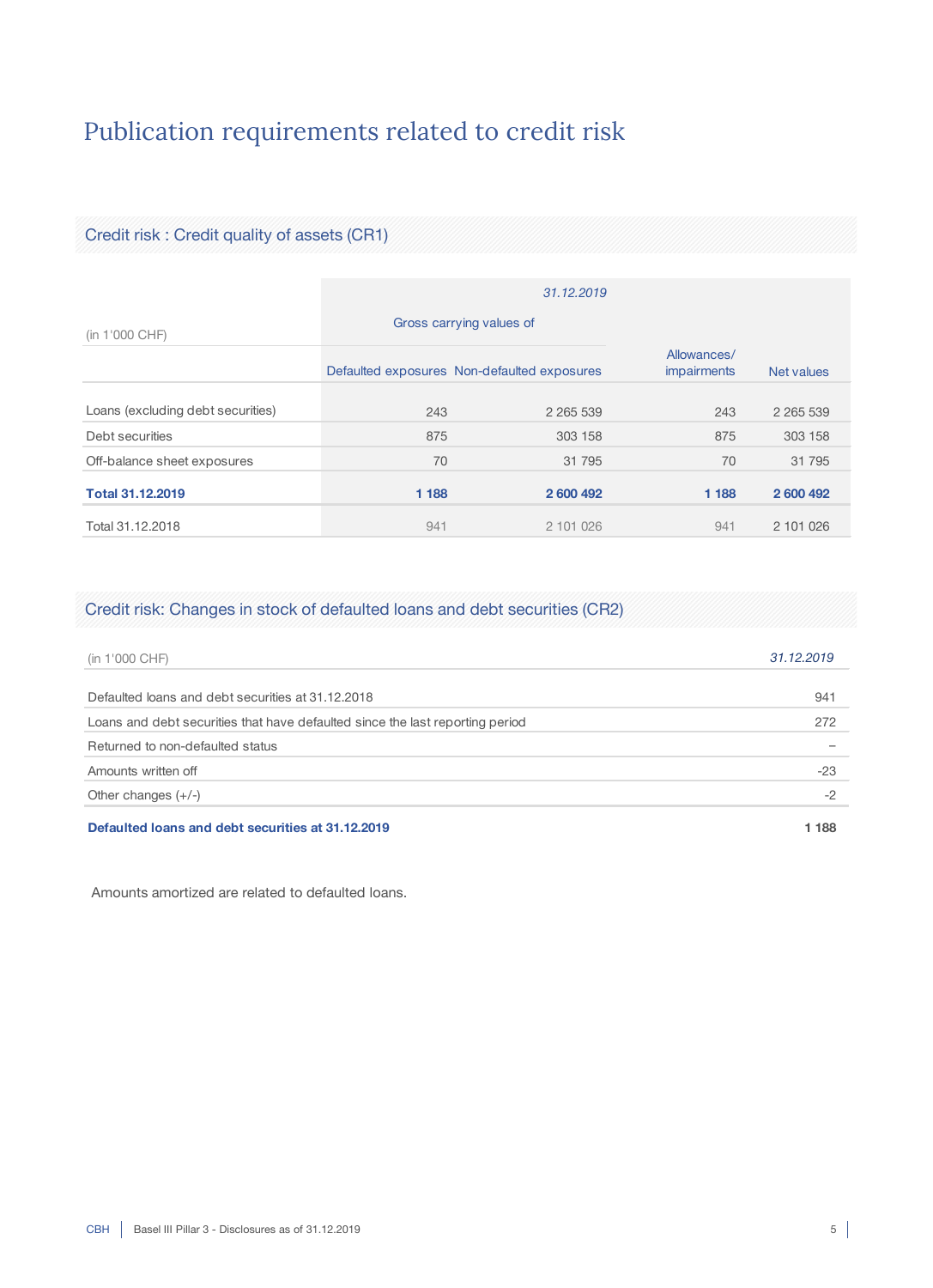# Publication requirements related to credit risk

### Credit risk: additional information of credit quality of the assets (CRB)

(in 1'000 CHF)

#### Exposure by region

|                                         |             |           | Rest of   |               |
|-----------------------------------------|-------------|-----------|-----------|---------------|
|                                         | Switzerland | Europe    | the world | Total         |
| Loans                                   | 182 264     | 1 239 838 | 843 680   | 2 2 6 5 7 8 2 |
| Of which: due from banks                | 69 460      | 373 140   | 18 216    | 460 816       |
| due from customers                      | 82 315      | 720 764   | 825 464   | 1 628 543     |
| mortgages                               | 30 489      | 145 934   |           | 176 423       |
| Debt securities                         | 16 257      | 157 867   | 129 909   | 304 033       |
| <b>Total</b>                            | 198 521     | 1 397 705 | 973 589   | 2 569 815     |
| Of which: Impaired loans past due       |             |           | 1 1 1 8   | 1 1 1 8       |
| Value adjustments of impaired positions |             |           | 1 1 1 8   | 1 1 1 8       |

#### Exposure by activity sectors

|                                         | Central                             |        |                                         |             |         |                    |               |
|-----------------------------------------|-------------------------------------|--------|-----------------------------------------|-------------|---------|--------------------|---------------|
|                                         | governments<br>and Central<br>banks |        | Banks and<br>Instituttions Stockbrokers | Entreprises | Retail  | Other<br>exposures | Total         |
| Loans                                   | 78 878                              | 34 680 | 524 471                                 | 1 079 245   | 522 722 | 25 786             | 2 2 6 5 7 8 2 |
| Of which: due from banks                | $\qquad \qquad -$                   | 19 088 | 441 728                                 |             |         | -                  | 460 816       |
| due from customers                      | 78 878                              | 15 523 | 81 101                                  | 1051804     | 375 451 | 25 786             | 1 628 543     |
| mortgages                               |                                     | 69     | 1642                                    | 27441       | 147 271 | 0                  | 176 423       |
| Debt securities                         | 256 976                             | 38 757 | 7 0 0 0                                 | 1 300       |         | -                  | 304 033       |
| <b>Total</b>                            | 335 854                             | 73 437 | 531 471                                 | 1 080 545   | 522722  | 25 786             | 2 569 815     |
| Of which: Impaired loans past due       |                                     |        | 875                                     |             | 243     |                    | 1 1 1 8       |
| Value adjustments of impaired positions |                                     |        | 875                                     |             | 243     |                    | 1 1 1 8       |

#### Exposure by duration

|                          | At sight | Cancellable | Due                |             |                                              | Total         |
|--------------------------|----------|-------------|--------------------|-------------|----------------------------------------------|---------------|
|                          |          |             | Within 3<br>months | to 12 month | Within 3 month Within 12 month<br>to 5 years |               |
| Loans                    | 236 636  | 885 662     | 605 943            | 535 261     | 2 2 8 0                                      | 2 2 6 5 7 8 2 |
| Of which: due from banks | 236 636  | 220 140     | 4 0 4 1            |             | $\overline{\phantom{0}}$                     | 460 817       |
| due from customers       |          | 664 484     | 453 368            | 508 410     | 2 2 8 0                                      | 1 628 542     |
| mortgages                | -        | 1038        | 148 534            | 26 851      | $\qquad \qquad -$                            | 176 423       |
| Debt securities          | -        | -           | 169 190            | 128 036     | 6807                                         | 304 033       |
| <b>Total</b>             | 236 636  | 885 662     | 775 133            | 663 297     | 9 0 87                                       | 2 569 815     |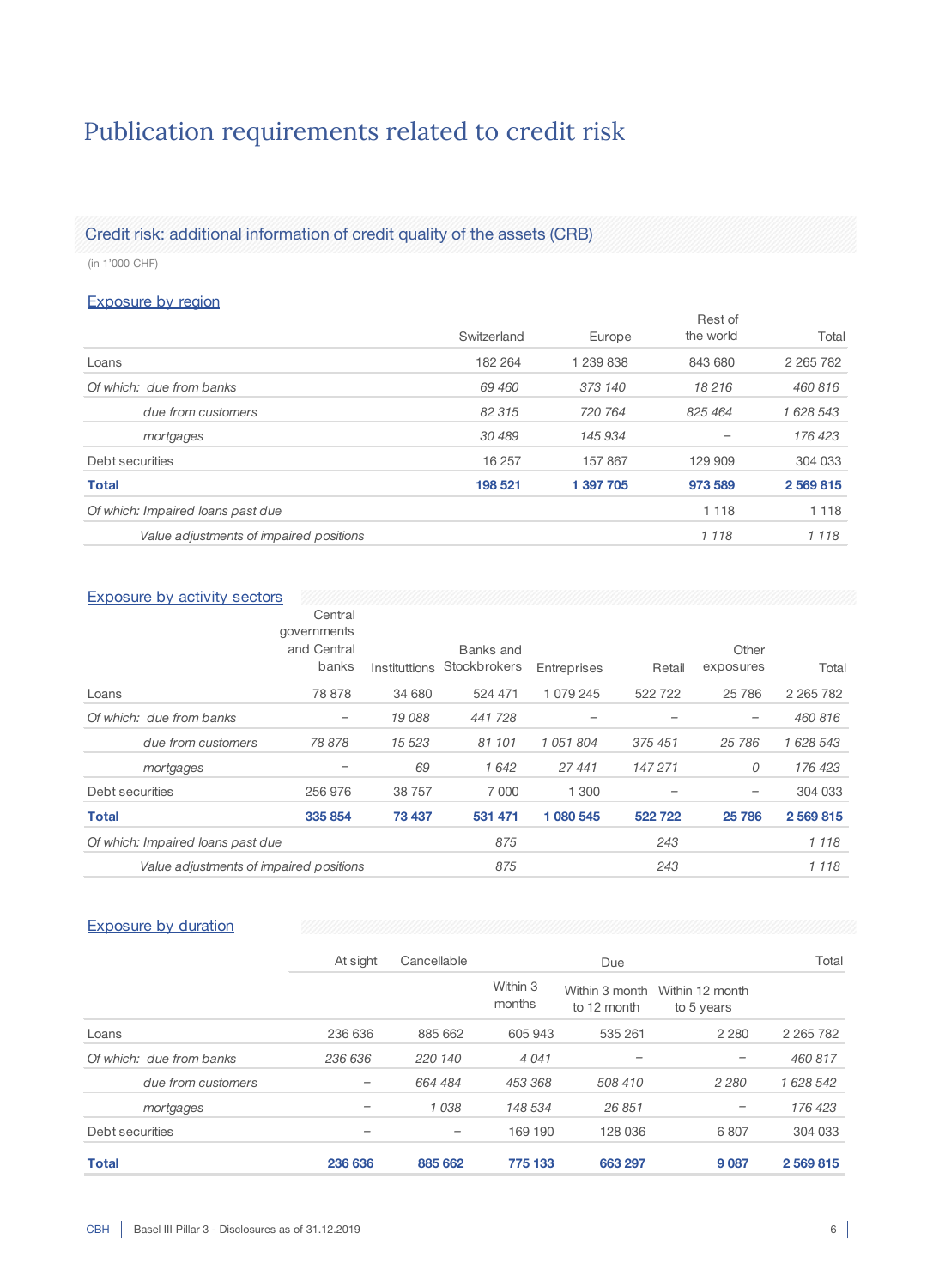# Publication requirements related to credit risk

### Credit risk: Credit risk mitigation techniques – overview (CR3)

| (in 1'000 CHF)                    | 31.12.2019                              |                                                                 |                                                                                                       |  |  |  |
|-----------------------------------|-----------------------------------------|-----------------------------------------------------------------|-------------------------------------------------------------------------------------------------------|--|--|--|
|                                   | Exposures unsecured:<br>carrying amount | Exposures secured by<br>collateral, of which:<br>secured amount | Exposures secured by<br>financial guarantees<br>or credit derivatives,<br>of which:<br>secured amount |  |  |  |
| Loans (including debt securities) | 894 776                                 | 1 630 774                                                       | 44 265                                                                                                |  |  |  |
| Off-balance sheet                 | 22 848                                  | 8448                                                            | 499                                                                                                   |  |  |  |
| <b>Total 31.12.2019</b>           | 917 624                                 | 1 639 222                                                       | 44 764                                                                                                |  |  |  |
| Of which defaulted                | 1188                                    |                                                                 |                                                                                                       |  |  |  |
| Total 31.12.2018                  | 686 056                                 | 1 378 522                                                       | 37 389                                                                                                |  |  |  |

Credit risk: exposures by asset classes and risk weights under the standardized approach (CR5)

(in 1'000 CHF)

|                                                               |         |                          |                   |        |                   |         |                          | <b>Total credit</b><br>exposures<br>amount<br>(post CCF and |
|---------------------------------------------------------------|---------|--------------------------|-------------------|--------|-------------------|---------|--------------------------|-------------------------------------------------------------|
| <b>Asset classes / Risk weight</b>                            | 0%      | 20%                      | 35%               | 50%    | 75%               | 100%    | 150%                     | post-CRM)                                                   |
| Sovereigns and their central<br>banks                         | 438 542 |                          |                   | 48 877 |                   |         | 24 176                   | 511 595                                                     |
| Banks and securities traders                                  | -       | 439 613                  | $\qquad \qquad -$ | 46 179 |                   | 7 103   | 1 300                    | 494 195                                                     |
| Public-sector entities and<br>multilateral developments banks | -       | 62 147                   |                   | -      |                   |         |                          | 62 147                                                      |
| Corporate                                                     |         | $\qquad \qquad -$        | 947               | -      | 78                | 71 706  | $\overline{c}$           | 72 733                                                      |
| Retail                                                        |         | -                        | 92 4 84           | -      | 11 240            | 105 593 |                          | 209 317                                                     |
| Equity securities                                             |         | $\overline{\phantom{0}}$ |                   | -      |                   |         | 2 5 2 9                  | 2 5 2 9                                                     |
| Other assets                                                  | 2 5 6 4 | $\overline{\phantom{0}}$ |                   | -      | $\qquad \qquad -$ | 14749   | $\overline{\phantom{0}}$ | 17313                                                       |
| <b>Total 31.12.2019</b>                                       | 441 106 | 501 760                  | 93 431            | 95 056 | 11 318            | 199 151 | 28 007                   | 1 369 829                                                   |
| Thereof receivables secured by<br>real estate                 |         |                          | 93 431            | -      | 1321              | 58 307  |                          | 153 059                                                     |
| Thereof receivables past due                                  |         |                          |                   |        |                   |         |                          |                                                             |
| Total 31.12.2018                                              | 361 209 | 373 430                  | 140 749           | 19 352 | 8 6 9 2           | 206 605 | 41 051                   | 1 151 089                                                   |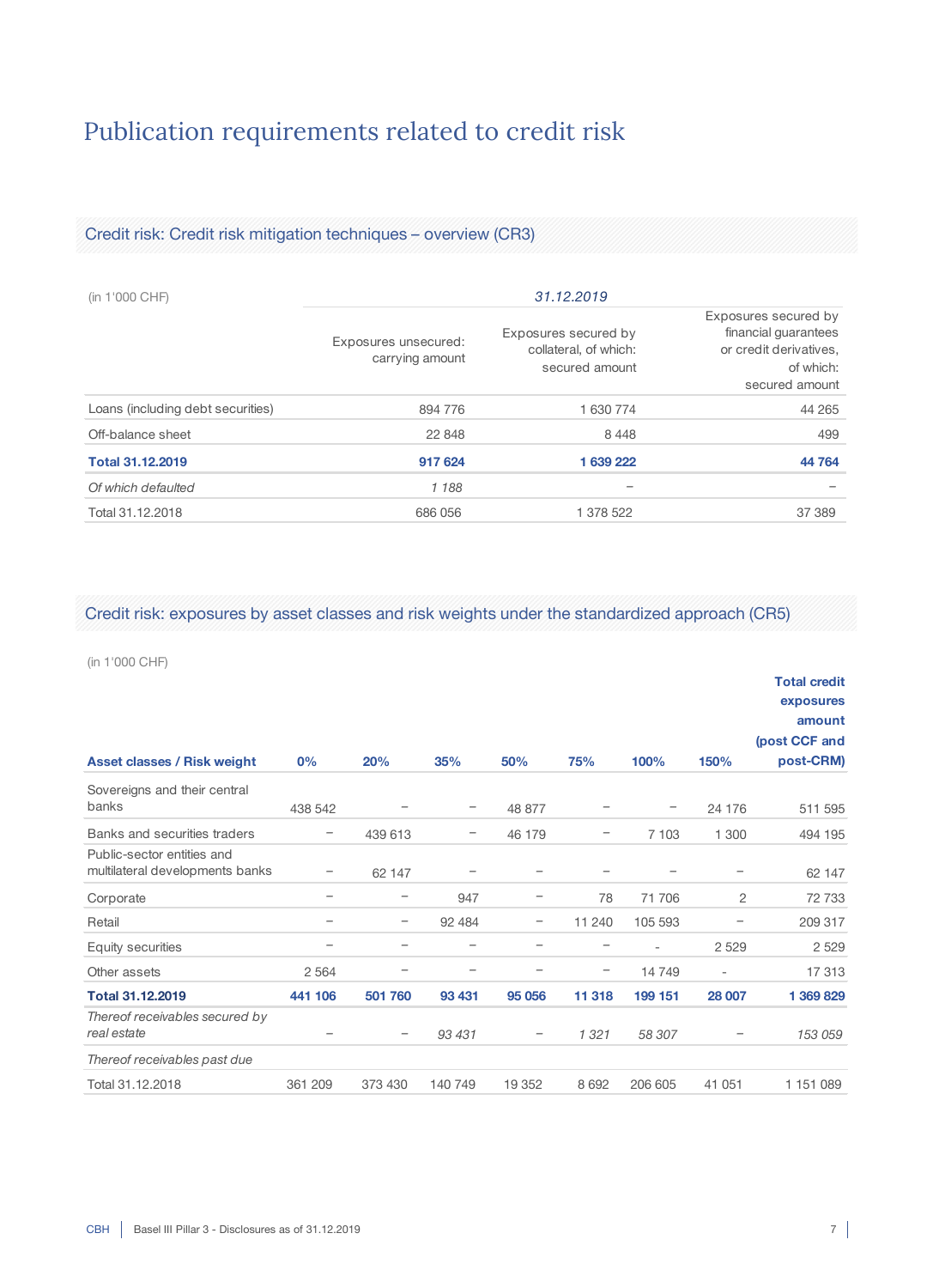## Publication requirements related to interest rate risk in the banking book

### Interest rate risk: Objectives and guidelines for the management of interest rate risk in the banking book

Interest rate risk in the banking book (IRRBB) is the potential risk to a bank's capital and to its earnings, arising from the impact of adverse movements in interest rates on its banking book.

Changes in interest rates can affect the economic value of equity (EVE) as well as the bank's earnings by increasing or decreasing the net interest income (NII) and the level of other interest rate-sensitive income and operating expenses.

The Bank measures the vulnerability to loss under stressful market conditions and defines at Group level the risk appetite for interest rate risk in the Banking book by fixing limits articulated in termes of risk to both economic value and earnings. These limits are expressed as:

- Sensitivity of economic value (equity effect)
- Net interest margin sensitiveness on a rolling 12 month periode (earnings effect)

The Board of Directors decides on the Bank's risk management and risk strategy principles, which include interest rate risk in the bank portfolio (IRRBB). The General Management is responsible for the organization and operation of the management of the IRRBB.

Based on the principles written in FINMA circular 2019/02 the interest rate risk is measured quarterly using:

- Indicators to monitor the changes in economic value of Banking book (present value of equity and the sensitiveness of the present value of equity to a parallel change of +/- 100 basis points in the yield curves of different currencies for a one year time horizon).
- Indicators to monitor the changes in earnings (sensitiveness of the net interest margin to a parallel move up and down of 100 basis points in the yield curves of different currencies).
- Gap maturities analysis, identifying the gap risk resulting form the term structure of interest rate sensitive instruments that arises from differences in the timing of their rate changes.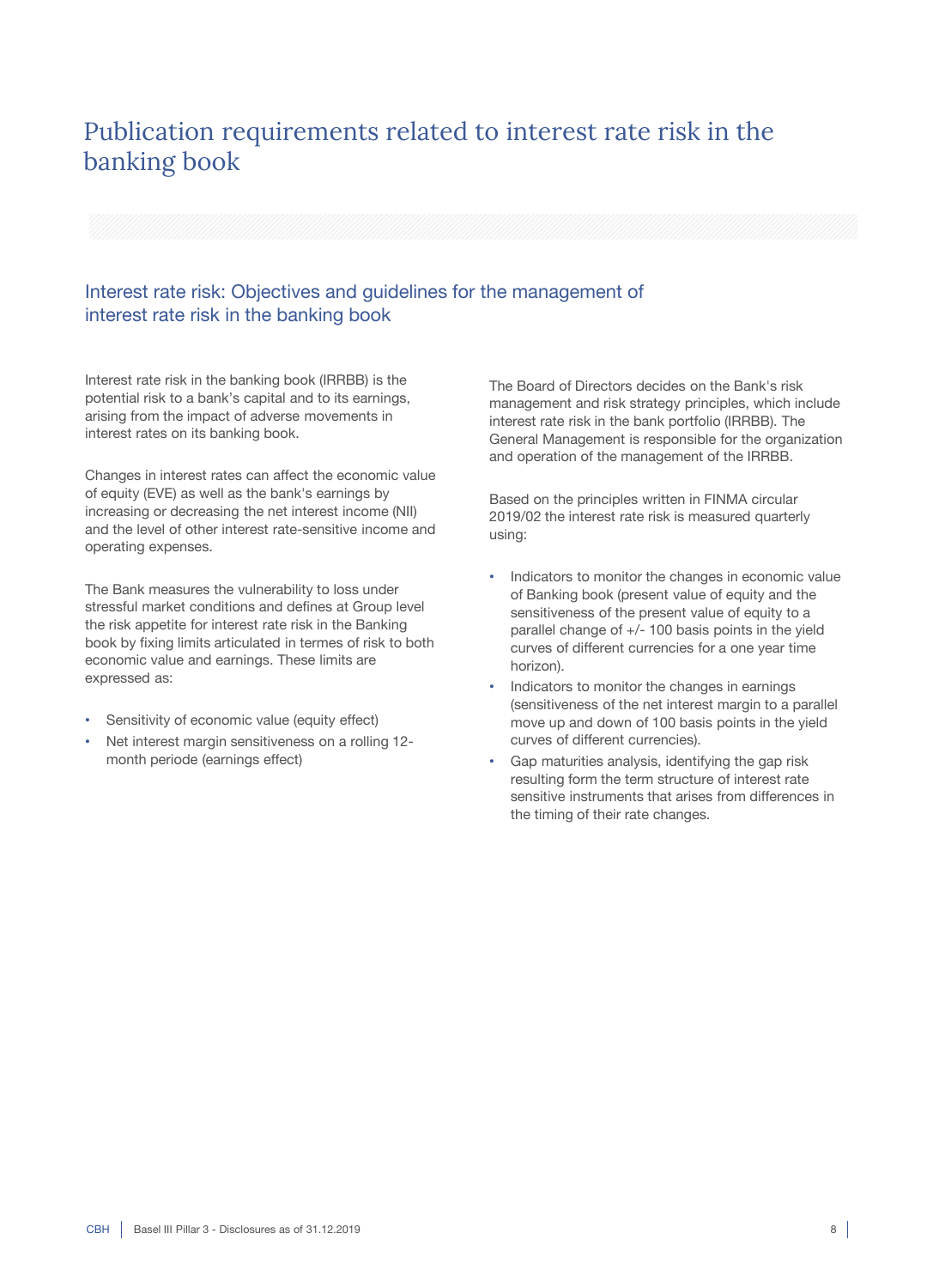## Publication requirements related to interest rate risk in the banking book

Interest rate risk: quantitative information on the exposure's structure and interest rate fixing date

#### Volume in CHF million Average interest rate reset period (in years)

(in 1'000 CHF)

| $\left( \frac{1}{2} \right)$                                      |              |                          |                                                     |              |                       |
|-------------------------------------------------------------------|--------------|--------------------------|-----------------------------------------------------|--------------|-----------------------|
|                                                                   | <b>Total</b> | Of<br>which<br>in CHF    | Of which in<br>other<br>significant<br>currencies * | <b>Total</b> | Of<br>which<br>in CHF |
| Defined interest rate reset date                                  |              |                          |                                                     |              |                       |
| Amounts due from banks                                            | 4 0 4 1      |                          | 2 1 8 5                                             | 0.12         |                       |
| Amounts due from customers                                        | 964 058      | 273 560                  | 674 719                                             | 0.47         | 0.37                  |
| Fixed-rate mortgage                                               | 175 385      | 36 451                   | 89 298                                              | 0.20         | 0.31                  |
| <b>Financial investments</b>                                      | 304 033      | 24 557                   | 279 476                                             | 0.91         | 0.78                  |
| Receivables from interest-rate derivatives                        | 272 225      | 43 490                   | 228 735                                             | 0.04         | 0.04                  |
| Amounts due in respect of client deposits                         | $-333374$    | $\overline{\phantom{m}}$ | $-333374$                                           | 0.04         | 0.00                  |
| Payables to interest-rate derivatives                             | $-271346$    | $\qquad \qquad -$        | $-146576$                                           | 0.04         | 0.00                  |
| <b>Undefined interest rate reset dates</b>                        |              |                          |                                                     |              |                       |
| Amounts due from banks                                            | 412 933      | 22 982                   | 327 273                                             |              |                       |
| Amounts due from customers                                        | 664 604      | 73 620                   | 456 841                                             |              |                       |
| Payables on demand from personal accounts<br>and current accounts | $-2439488$   | $-459453$                | $-1878096$                                          | -            |                       |
| Other payables on demand                                          | $-65476$     | $-4909$                  | $-58387$                                            |              |                       |
| <b>Total</b>                                                      | $-12405$     | 10 298                   | $-57906$                                            |              |                       |

*\* significant currencies that make up more than 10% of assets or liabilities of total assets*

| Total | - of assets      | 2 797 279  | 474 660  | 2 058 527  |
|-------|------------------|------------|----------|------------|
|       | - of liabilities | $-2809684$ | -464 362 | -2 116 433 |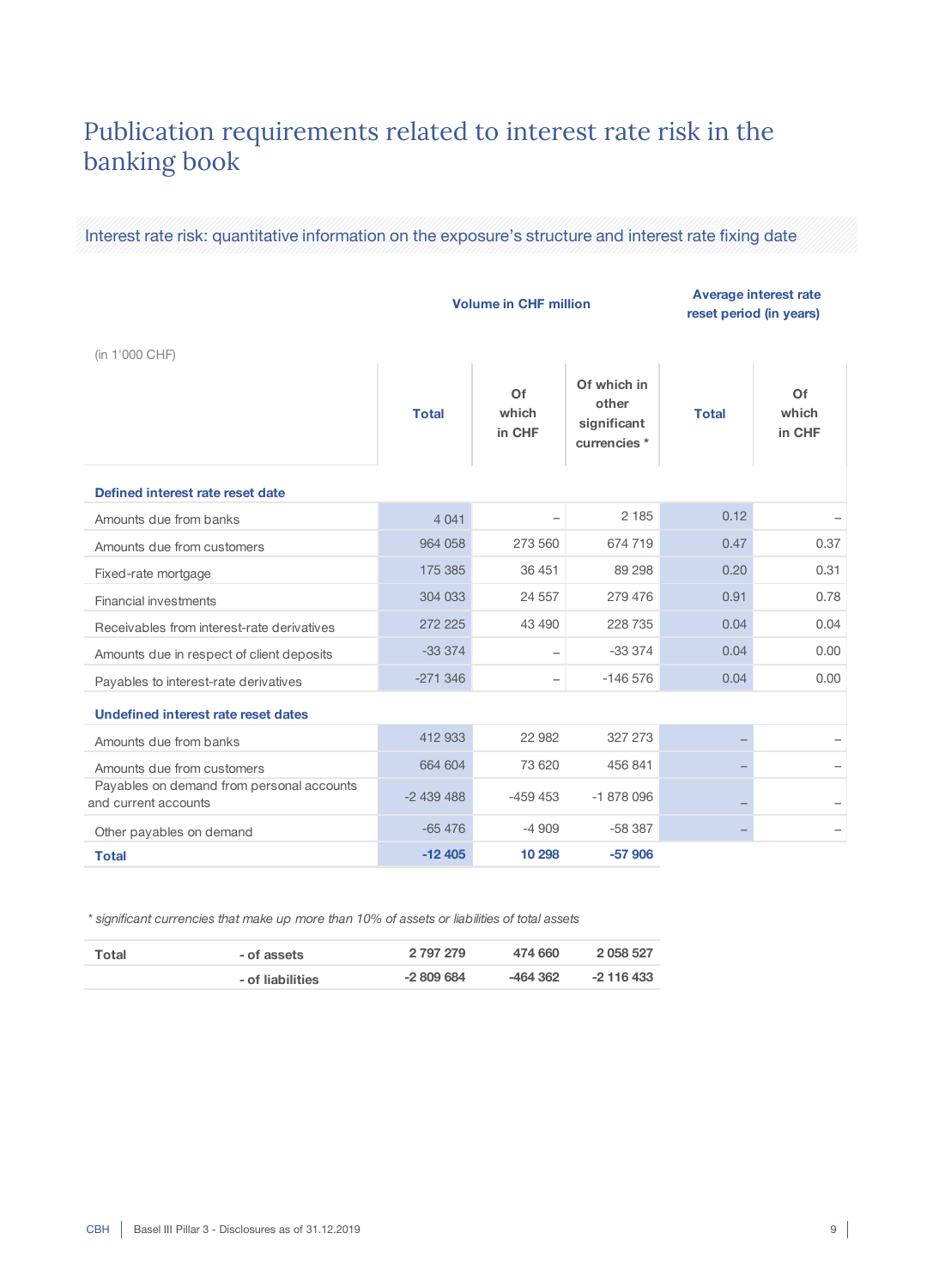## Publication requirements related to interest rate risk in the banking book

Interest rate risk: quantitative information on economic value and net interest income

|                 | Δ EVE                                |              | <b>A NII</b>                    |              |
|-----------------|--------------------------------------|--------------|---------------------------------|--------------|
| (in 1'000 CHF)  | (change in economic value of equity) |              | (change in net interest income) |              |
|                 | 31.12.2019                           | 30.06.2019 * | 31.12.2019                      | 30.06.2019 * |
| Parallel up     | $-7633$                              | $-10532$     | 38 546                          | 10886        |
| Parallel down   | 7798                                 | 10 801       | $-19127$                        | $-8614$      |
| Steepener (1)   | 5 0 9 4                              | 8 0 0 1      |                                 |              |
| Flattener (2)   | $-6480$                              | $-8088$      |                                 |              |
| Short rate up   | $-8524$                              | $-9198$      |                                 |              |
| Short rate down | 8 6 9 2                              | 11 218       |                                 |              |
| Maximum         | $-8524$                              | $-10532$     | $-19127$                        | $-8614$      |
|                 | 31.12.2019                           | 30.06.2019 * |                                 |              |
| Tier 1 capital  | 216 181                              | 197 102      |                                 |              |

*\* First publication on 30.06.2019*

*(1) Lower short-term rates combined with higher long-term rates.*

*(2) Short-term rate increases combined with lower long-term rates.*

The Group's banking book interest rate risk exposure is significantly below the threshold of 15% of eligible capital (Tier 1) used by regulators to identify a potentially unduly high interest rate risks.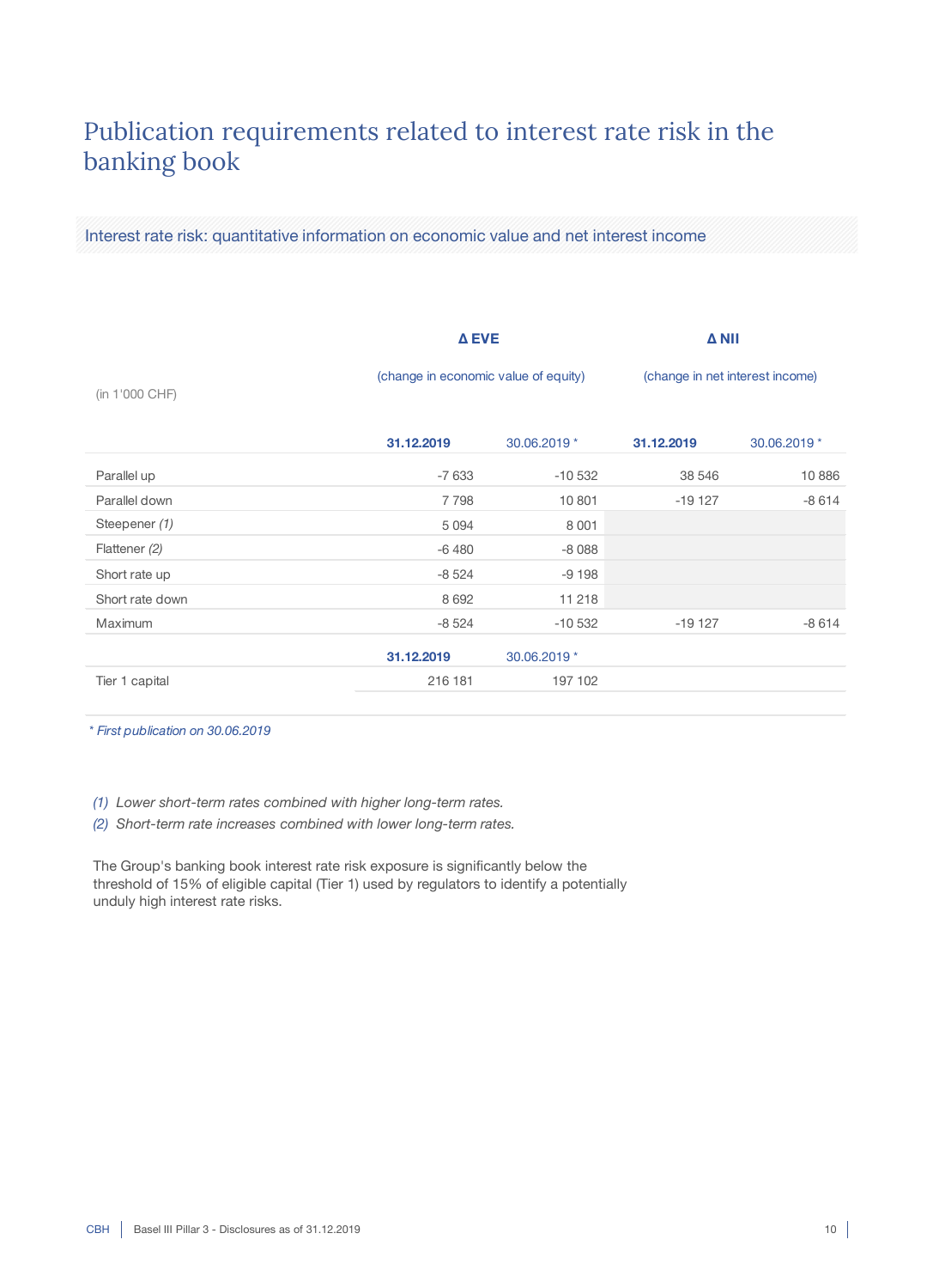## Operational risks

#### Strategy and procedures

Operational risk exposure results from exercising the Bank's businesses and is not actively sought.

Operational risk management aims to assess and control operational risk factors by identifying areas for improvement and strengthening operational and managerial control systems. In particular, the Bank aims to reduce its risk of exposure to:

- inappropriate or malicious conduct of employees, service providers, banking counterparties, clients or other external stakeholders;
- inadequate features of IT systems (applications, interfaces and hardware) or other communication systems (telephone, fax and email);
- inappropriate infrastructure;
- an organisational structure that is inadequate in relation to its activities;
- external incidents such as those deriving from the risk of natural disaster.

#### Structure and organisation

General Management is responsible for devising the policy for managing operational risks and for defining and implementing the measures needed to ensure compliance with the Bank's risk appetite and tolerance. General Management is assisted in the performance of its tasks by the Risk Control department.

#### Risk assessment

The Bank identifies and classifies risks and events liable to disrupt the smooth implementation of each of its processes and result in financial loss and/or damage to its reputation.

The identification process is based on an analysis of human and organisational factors, as well as those linked to the failure of computer systems or external incidents that may be the cause of the occurrence of events generating operational losses for the Bank.

As controlling entity, Risk Control carries out regular reviews to identify operational risks, risk mitigation measures and the associated controls. These reviews are carried out as part of the annual analysis of the main risks and the review of the operational internal control system.

The Bank determines its capital requirements for operational risks in accordance with the standard approach, which is based on an allocation of gross banking revenues defined by the Bank to the segments of activity established by the regulator.

#### Internal control system (ICS)

Monitoring of compliance with the limits established and of operational risks is carried out by the Bank's designated department/division managers (first-level controls), the Internal Control, Risk Control and Compliance functions (second-level controls) and Internal Audit (third-level control).

Risk Control reports on this subject to General Management, which ensures that controls exist for each risk, based on the assessment of the risk.